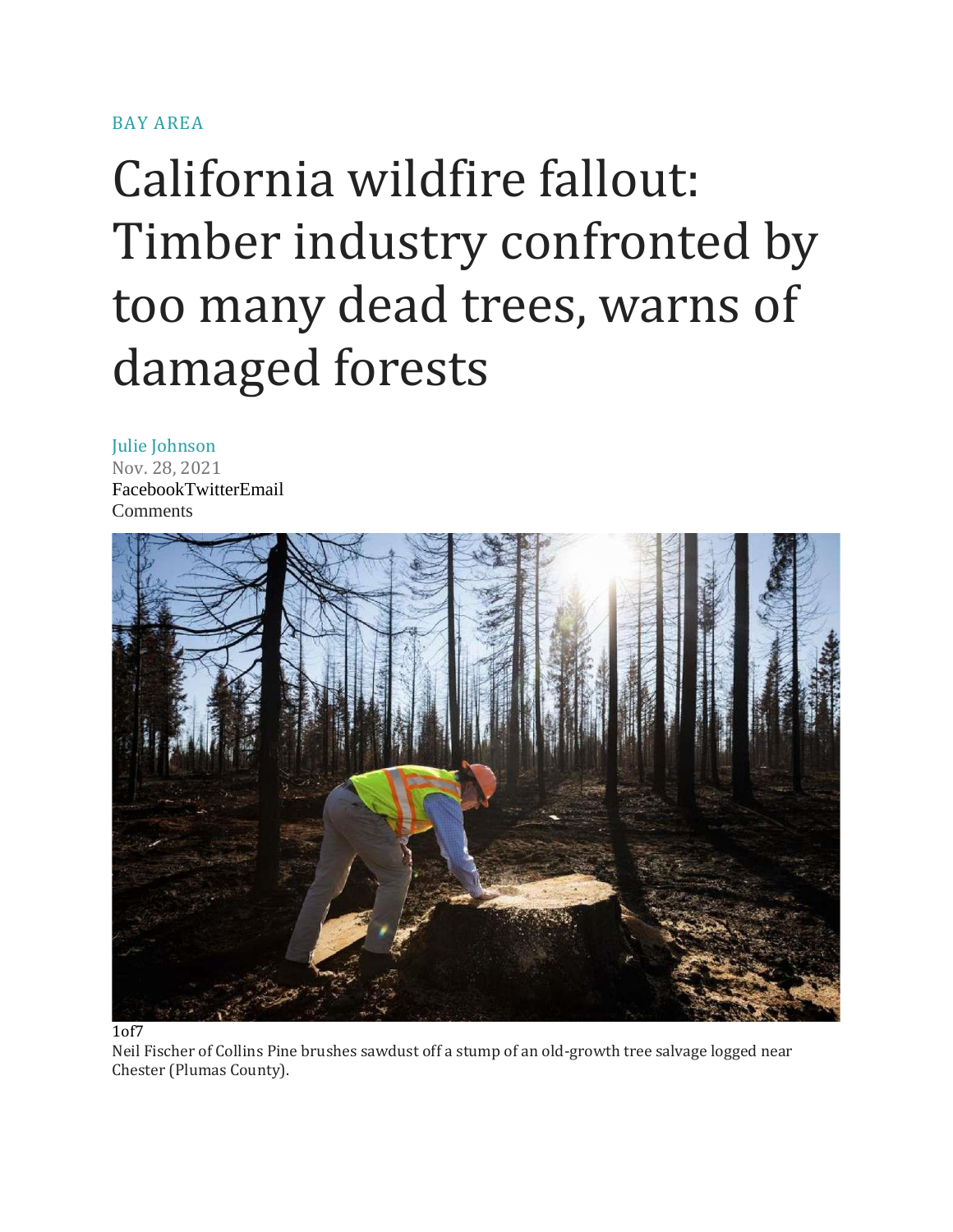Max Whittaker/Special to The Chronicle

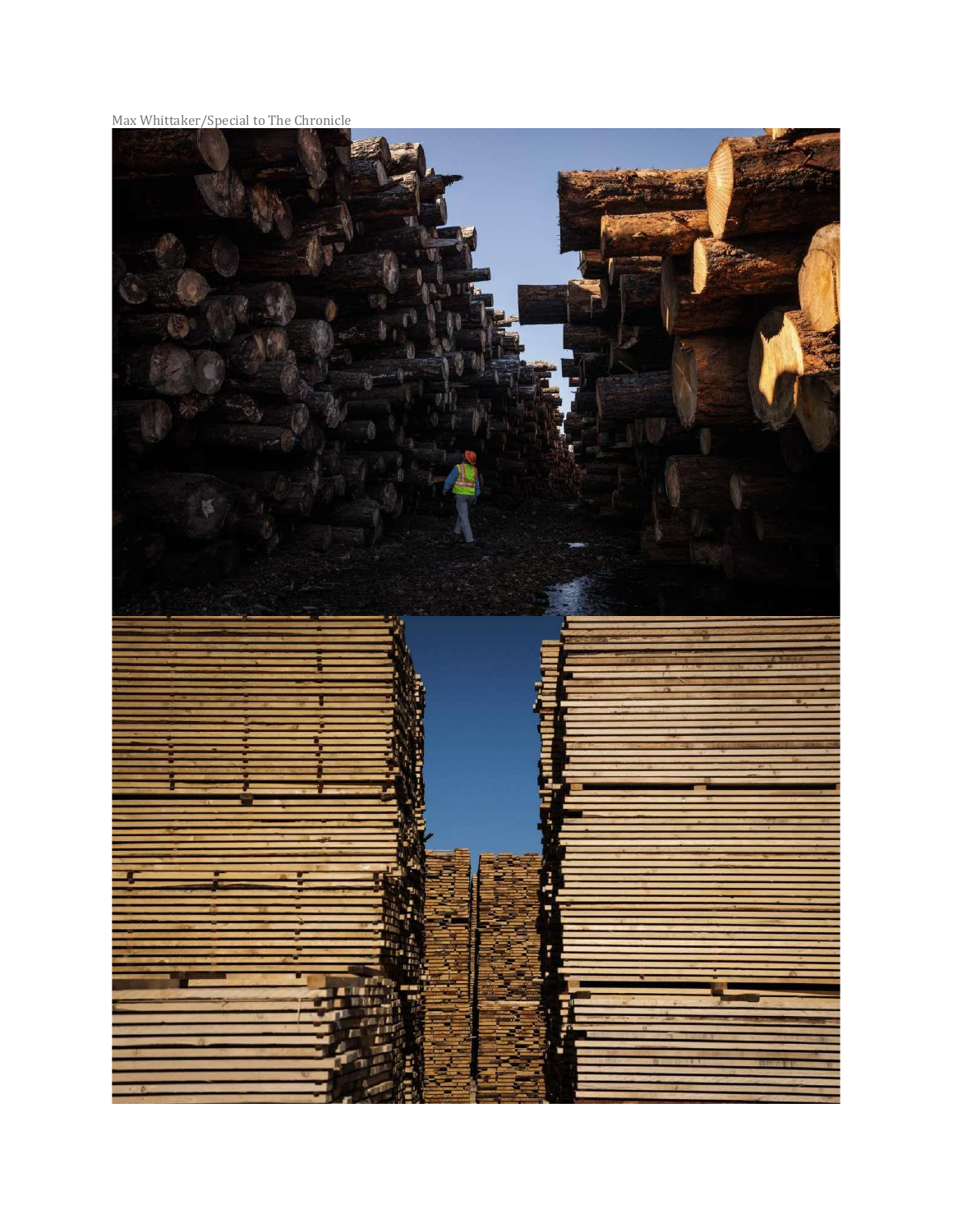This year's mega-fires may be contained, the fire fronts extinguished and late flareups tamed by early season rain.

But a secondary disaster has only just begun among the acres and acres of dead trees left behind. While the giant firestorms of 2017 and 2018 destroyed more homes and killed more people, the wildfires in 2020 and 2021 killed more trees.

And those losses pose an existential threat to 32 million acres of territory blanketed by forests and the people who live and work there.

That's led to a crush at lumber mills across the state, which are fielding an oversupply of logs salvaged from fire-scarred forests. It's forcing timber companies to rethink how to regrow sustainable forests. And it's left a huge swath of California with so much dead fuel on the ground that it is perilously vulnerable to future fires.

During the summer's fire siege, Cal Fire Director Thom Porter sounded the alarm, announcing during an August briefing that this year's fires dealt an indelible blow to "California's timber basket."

"We are seeing generational destruction of forests because of what these fires are doing," Porter said. "This is going to take a long time to come back."

At ground level, three family-held timber companies say the increasingly ferocious wildfires are transforming their businesses.

California's first million-acre wildfire, the August Complex in 2020, burned through about 40,000 acres of Crane Mills holdings in the Mendocino National Forest. About 42% of those burned acres experienced total losses among young and old trees alike, meaning they will have to be wholly reforested or risk being overtaken by shrubs, Chief Financial Officer Drew Crane said.

The 2020 CZU Lightning Complex fires burned about two-thirds of Big Creek Lumber's 8,000 acres of mixed redwood forests in the Santa Cruz Mountains. Company President Janet McCrary Webb — whose family members lost 16 homes — said though redwood trees have thick bark built to withstand wildfires, she remains unsure how many will succumb to fire damage and die.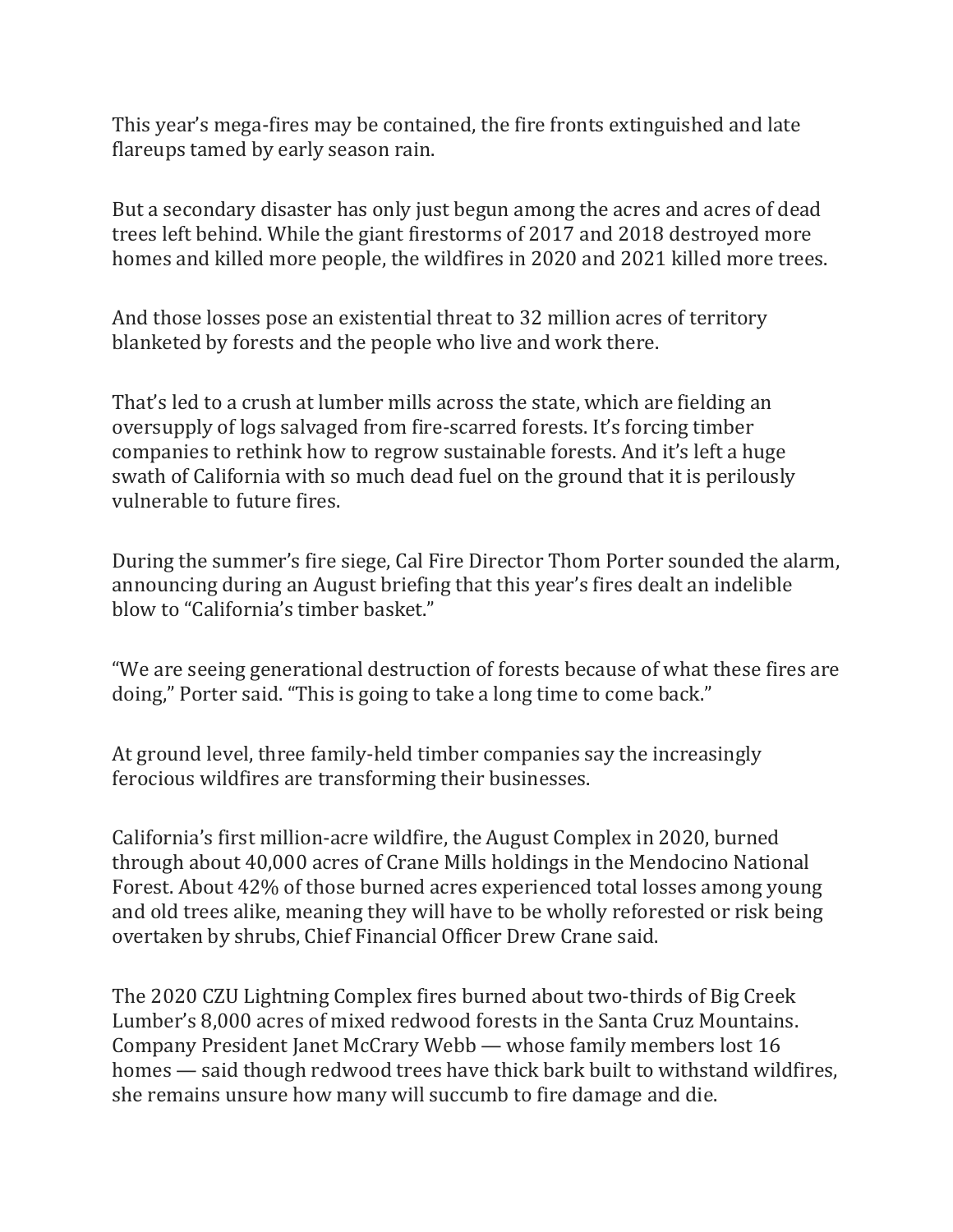The Dixie Fire burned through about half of Collins Pine's 95,300 acres around Lake Almanor in Plumas and Tehama counties. The company has found signs the fire was beneficial to some areas, but "about 30,000 acres is gone, black," said Niel Fischer, Collins Pine western resources manager. More than 64,000 oldgrowth trees, the kind expected to survive wildfires, are probably dead, he said.

"I don't want to use the word catastrophic, but it was catastrophic in terms of what it means to the business and what we have to do to recover," Fischer said. "It shook us as foresters to our core."

Wildfires are expected disturbances for California's timber industry and are natural and restorative to these ecosystems. But the severity of fires in 2020 and 2021 is expected to result in significant destruction.

And they have to move fast to harvest the charred trees. Dead and dying trees can be milled for lumber, but it has to be done within about two years before they rot or become infested with insects.

Crane Mills, based in Corning on the western side of Tehama County, is running its mill at full tilt. But the company lost a key buyer of Ponderosa pine in March — there is simply too much wood.

"There aren't enough loggers, there aren't enough trucks, there aren't enough foresters," Crane said. "A lot of it will go to waste."

Fischer said it's not like losing one year's tomato crop — rather Collins Pine has 10 or 15 years worth of resources "dead on the stump."

"Dead trees do have value in the forest as long as you don't have too many," Fischer said. "We are careful to conserve trees that have died so they're naturally incorporated into soil and become habitat ... but there has to be balance."

George Gentry, senior vice president of the California Forestry Association, said salvage logging operations can offer an economic boost in the immediate aftermath of a wildfire, but not enough to compensate for the long-term impact he expects will dampen timber harvests "for decades to come." Gentry estimated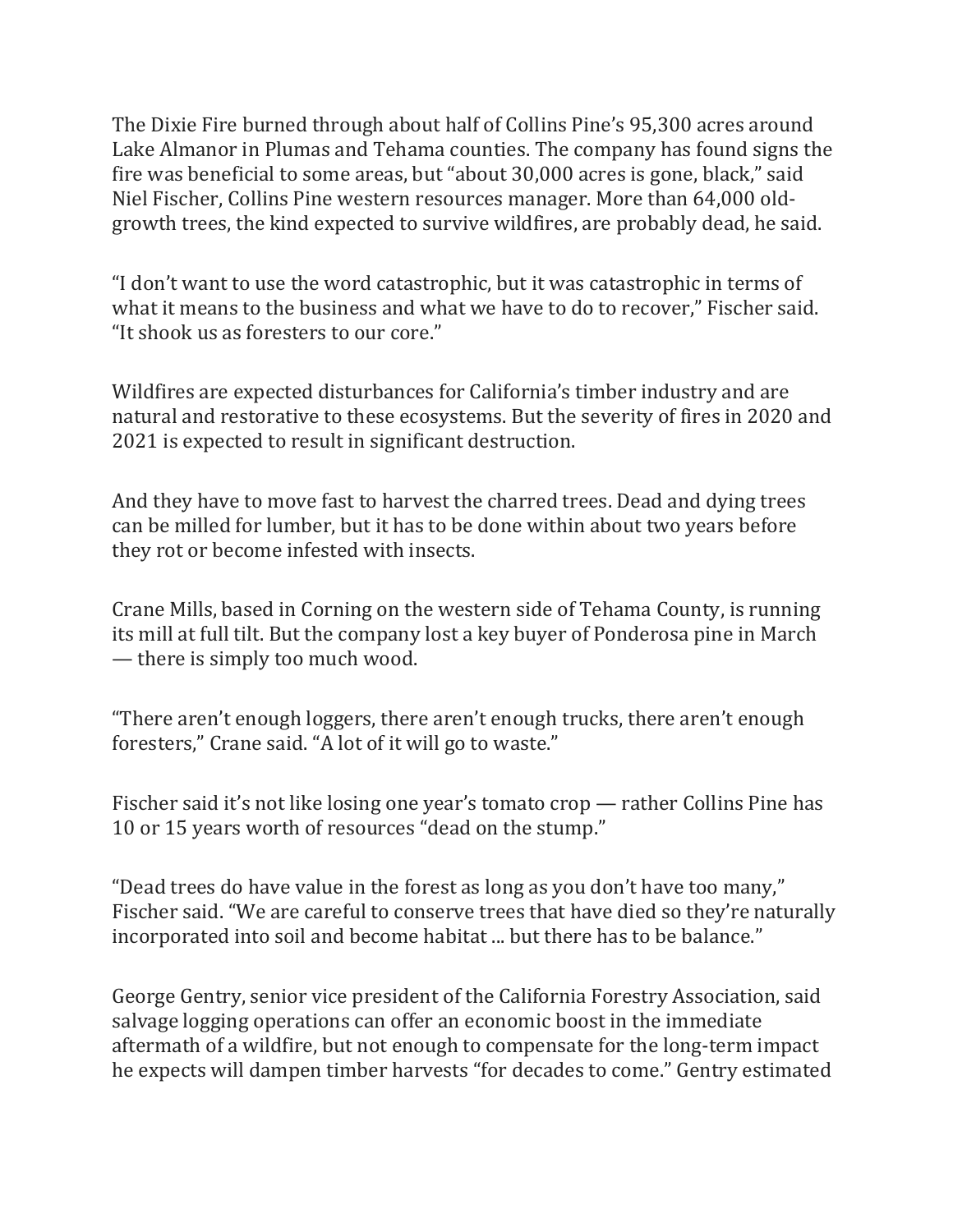1.6 million board feet burned this year — more than the 1.5 million board feet produced each year across the state.

"They'll do some initial salvage, they'll do some initial rehabilitation, then they'll have to pull back," Gentry said. "If they reduce mill employment, if they reduce purchases, if they reduce anything they'd buy locally, that impact is really significant in rural economies."

McCrary Webb with Big Creek Lumber said the volume of dead, dying and drying trees throughout Northern California forests should be a concern for all — and she hopes to see more solutions, like an increase in demand for wood biomass energy production.

"That's one of the issues we see that really the whole state has to grapple with: How can you effectively deal with all this wood?" McCrary Webb said. "A lot of this wood, there's no place to take it. Some were taking it to landfills. There's no place for it to go."

These wildfires — and the ones sure to come — may alter the way timber companies manage their forests in the decades ahead.

Collins Pine has been a pioneer in uneven-age harvesting, a way to manage commercial forests so they have a diversity of tree species and ages, as in natural ecosystems, Fischer said.

He said that while some portions of the land will rebound, they expect a lot of it will have to be wholly replanted. That "zeroes out the clock" for a forest meant to have both old and young trees, he said. Decades later, portions with same-age trees would be harvested at once — essentially clear-cut, a major shift away from their efforts to steward timber to more closely resemble natural forest ecosystems.

Crane said the August Complex fires were a "seminal event" for his family's company, forcing it to rewrite its 100-year business plan. It too is facing a shift from uneven age reforestation practices to tree plantations, he said.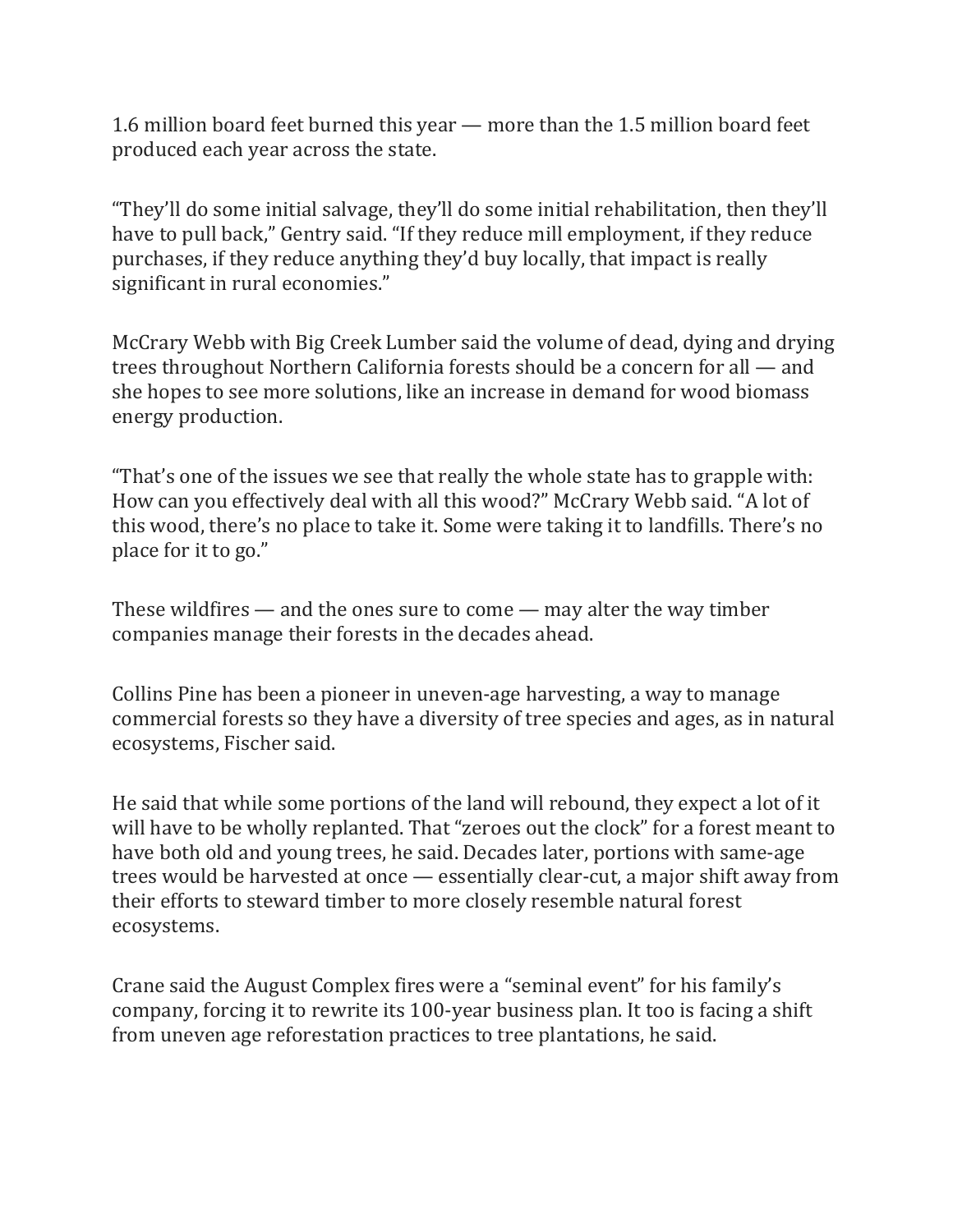"You're planting an even-aged forest — and I'm not sure how fire-resilient that is," Crane said.

In 2020 alone, about 1 million acres changed from living forest to dead forest because of wildfires, said Joe Sherlock, regional silviculturist for the U.S. Forest Service in California. The Forest Service manages 8 million acres in California, roughly one-quarter of the state's forestland.

Salvage timber sales are critical to funding reforestation and preventing dangerous fuel loads from building up and providing tinder for the next fire, Sherlock said. But the sheer scale of severe, tree-killing fires is adding pressure to an already overburdened system. There simply aren't enough mills to process the trees or buyers to take the lumber.

"I worry about that a tremendous amount," Sherlock said. "It will be expensive to gather that material up and create a hospitable environment for seedlings. I don't know whose checkbook we can use."

Brad Seaberg, who manages timber sales in California for the Forest Service, said this year's fires are "testing the market" for whether the agency can find enough purchasers for the amount of lumber available on federal land. And a significant number of smaller-scale landowners affected by wildfires have also entered the timber market, he said.

"The scope of what's going on is overwhelming," Seaberg said.

But not everyone sees salvage logging as a boon to forest health or the best defense against the next fire.

Ernie Niemi, an Oregon forest economist who has studied timber practices for decades, said salvage logging on Forest Service land comes with steep costs, both financial and environmental. Niemi said dead trees hold greater benefit in the environment as crucial storage for climate-warming carbon dioxide and habitat for woodpeckers, insects and other species.